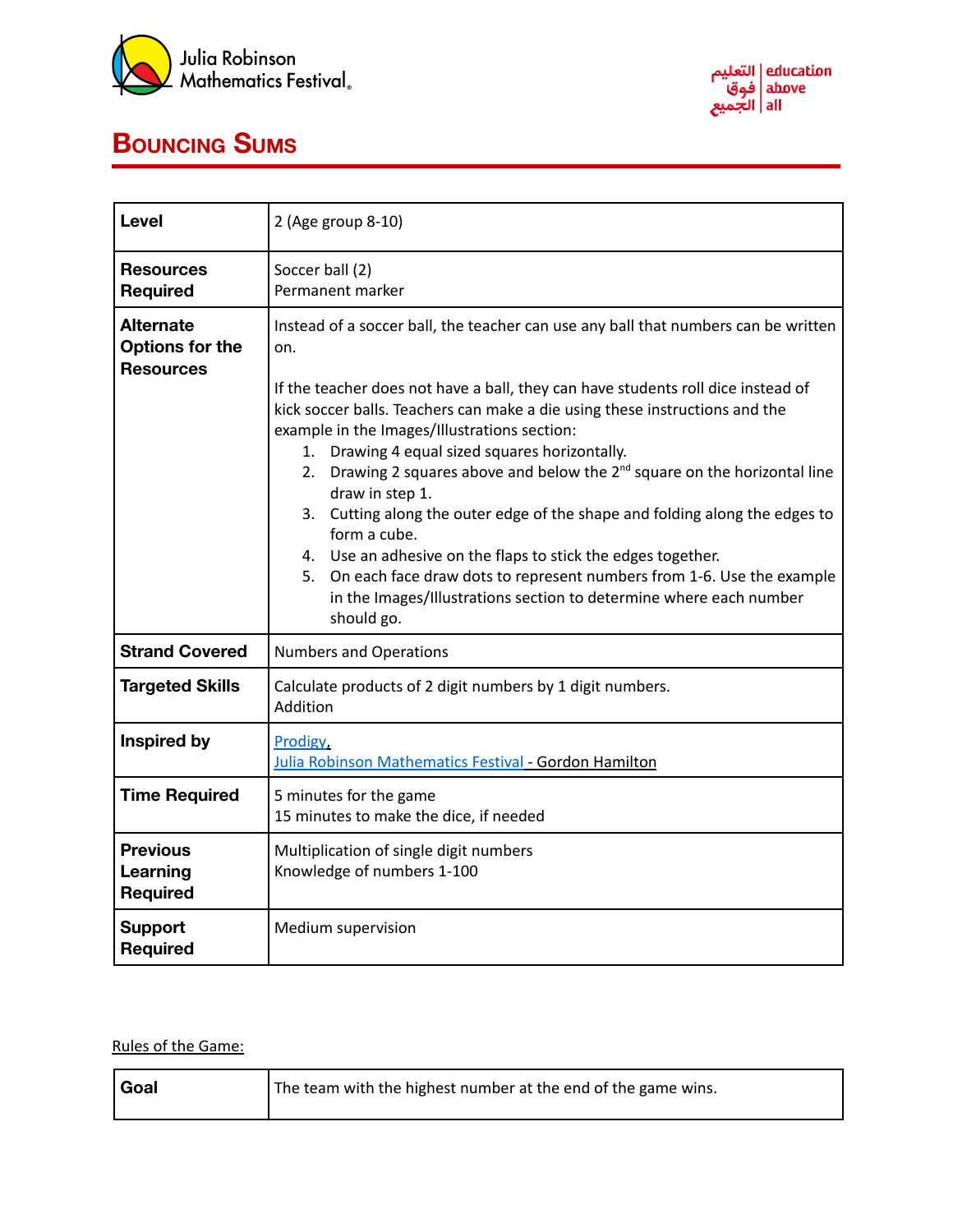



| <b>Steps</b>          | Step 1: The teacher/adult/facilitator writes numbers from 0-9 on all of the faces<br>of two soccer balls. See Images/Illustrations for an example.                                                                                                                                           |
|-----------------------|----------------------------------------------------------------------------------------------------------------------------------------------------------------------------------------------------------------------------------------------------------------------------------------------|
|                       | Step 2: The teacher splits the class into two teams.                                                                                                                                                                                                                                         |
|                       | Step 3: The teacher gives a soccer ball to one student on each team.                                                                                                                                                                                                                         |
|                       | Step 4: When the teacher says "Start", the student who started with the ball<br>kicks it to another student on their team. The student who receives the ball looks<br>down at the ball and looks at the number that is facing upwards.                                                       |
|                       | Step 5: The student with the ball kicks it to another student on the team. The<br>student who receives the ball looks down at the ball and looks at the number<br>that is facing upwards. The student either adds this number to or multiplies this<br>number with the current team's total. |
|                       | Step 6: Repeat Step 5 until time runs out.                                                                                                                                                                                                                                                   |
|                       | Step 7: The team with the highest number at the end of the game wins.                                                                                                                                                                                                                        |
| <b>Simplification</b> | Instead of a soccer ball, the game can be played with dice.                                                                                                                                                                                                                                  |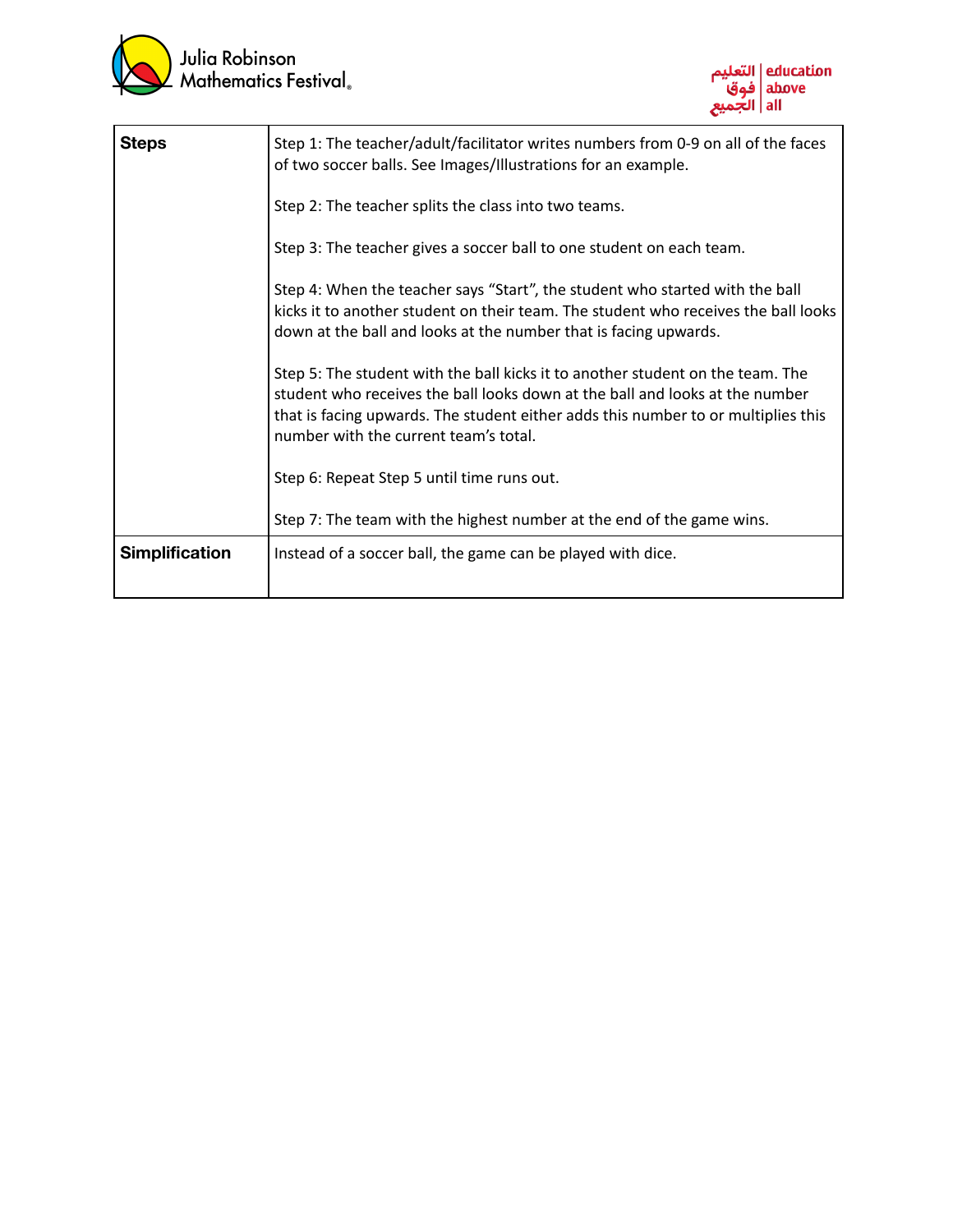



| Images or<br><b>Illustrations</b> | Example of a die:                                                                                                                                                                                   |
|-----------------------------------|-----------------------------------------------------------------------------------------------------------------------------------------------------------------------------------------------------|
|                                   | Label the faces of a soccer ball like this:<br>3                                                                                                                                                    |
| Variations of the<br>Game         |                                                                                                                                                                                                     |
| <b>Enrichment</b>                 | Use larger numbers.<br>$\bullet$<br>Allow students to use subtraction and division. In this game, each team<br>$\bullet$<br>starts with 1000 points and is trying to get as close to 0 as possible. |
| Simplification                    | Use only small numbers.<br>Have students only use addition.                                                                                                                                         |